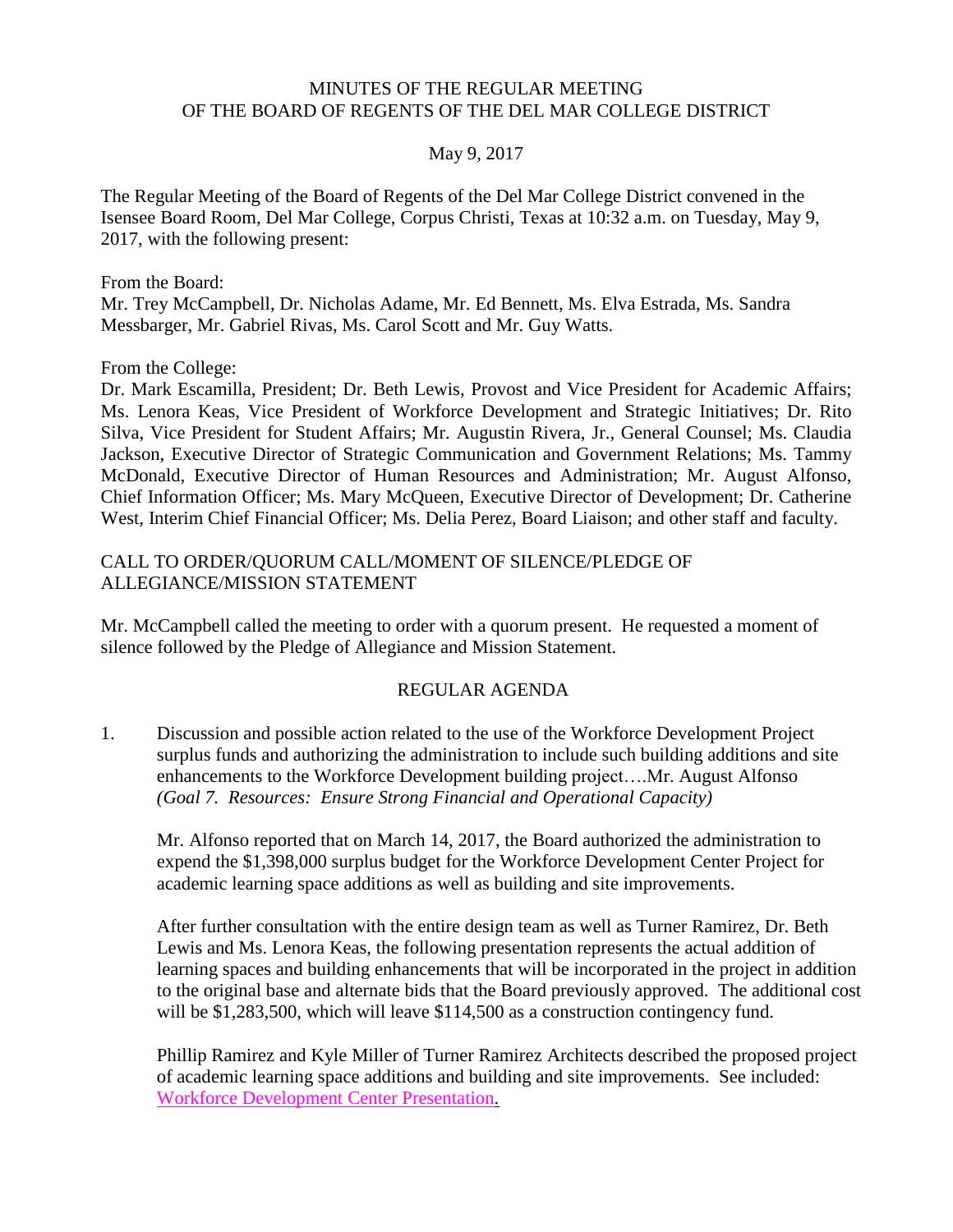Kyle Miller and Phillip Ramirez responded to questions from the Regents throughout the presentation. Dr. Escamilla and Ms. Keas also provided input.

> Ms. Scott made a motion to approve the recommendation for the building additions and site enhancements to the Workforce Development Building Project. Mr. Rivas seconded the motion. There was no further discussion from the Board. There were no public comments. A voice vote was taken and the motion carried unanimously, amongst Regents present, 8-0, with Regents McCampbell, Adame, Bennett, Estrada, Messbarger, Rivas, Scott and Watts in favor.

2. Discussion and possible action related to the designation of General Contractor Services for the Emerging Technology Expansion Project in response to RFCSP # 2017-05 and authorizing the administration to proceed with awarding a contract….Mr. August Alfonso *(Goal 7. Resources: Ensure Strong Financial and Operational Capacity)*

Mr. Alfonso reported that on March 3, 2017, the College issued RFCSP # 2017-05 for General Contractor Services for the Emerging Technology Expansion Project. The Emerging Technology addition will be approximately 24,000 gross square feet and will be connected to the existing Emerging Technology building on the West Campus.

The following four firms submitted Statement of Qualifications and Competitive Sealed Proposals for consideration: Krueger Construction Company; Summit Building & Design; Journeyman Construction, and Weaver & Jacobs Contractors, Inc. Mr. Alfonso listed the Evaluation Committee members. The Committee evaluated respondent SOQs and interviewed the respondents on April 20, 2017 in the Isensee Board Room and sealed competitive price proposals were opened and read aloud to the public at 2:00 p.m. on April 20, 2017.

The Evaluation Committee's recommendation for general contractor services is Weaver & Jacobs Contractors, Inc. The authorized construction budget is divided into: Building/Sidewalks/Paving: \$8,600,000. The second part of the budget is the reroute of site utilities: \$1,000,000, for a total authorized budget of \$8.7M. Mr. Alfonso described alternate bids that administration would like included in the pricing proposal and described the two further recommendations: Board authorization to expend the \$478,500 surplus building budget back into the Emerging Technology Expansion Project for academic learning space additions and site improvements and the reallocation of \$147,000 from the existing Central Plant Loop budget to complete the funding needed for bid alternate #2 (reroute of site utilities).

Mr. Alfonso responded to questions from the Board.

Dr. Escamilla explained that this project is about expanding general academic space, very utilitarian type of space for all types of lecture and it is critical to the West Campus. It will give the College a footing for students to be able to take more of their core and basic offerings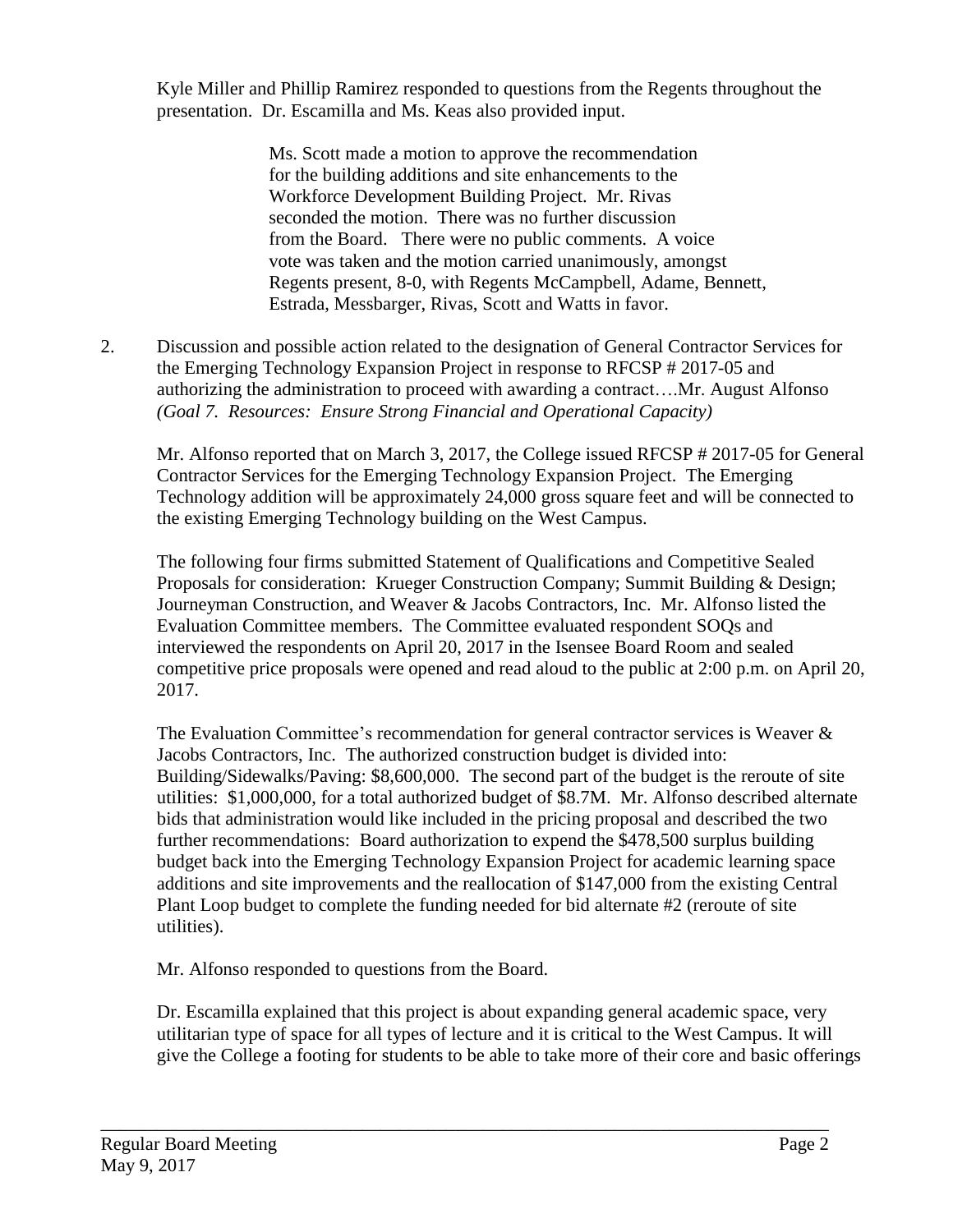in preparation for their fields of study at the signature programs. Moving folks out of the portable buildings is a part of this plan and has been a long time coming.

> Mr. Rivas made a motion to approve this agenda item. Ms. Estrada seconded the motion. There was no further discussion from the Board. There were no public comments. A voice vote was taken and the motion carried unanimously, among Regents present, 8-0, with Regents McCampbell, Adame, Bennett, Estrada, Messbarger, Rivas, Scott and Watts in favor.

3. Discussion related to the 2014 Bond Progress Report……...…………..Mr. August Alfonso *(Goal 7. Resources: Ensure Strong Financial and Operational Capacity)*

Mr. McCampbell stated that this item is one that the Board Officers worked with the Executive Team to understand where they are on the 2014 Bond projects.

Dr. Escamilla said that was an important part of shared governance at a different level. When the Board comes together with the administration to discuss qualifying needs and presenting issues, it is a part of shared governance which happens throughout the College, including the Board and the administration. This presentation will bring them up to speed with the 2014 Bond.

Mr. Alfonso relayed that the purpose of this presentation was to update the Board and the community on the progress of the first five projects of the College's 2014 Bond. Dr. Escamilla and Mr. Alfonso responded to questions from the Regents throughout the presentation. See included: Bond [Presentation.](http://www.delmar.edu/WorkArea/DownloadAsset.aspx?id=2147485689)

4. Discussion and possible action related to the request for re-allocation of 2014 Bond Funds and authorizing the administration to use such funds for the repair of two East Campus Central Plant Chillers…….…………………….……………Mr. August Alfonso *(Goal 7. Resources: Ensure Strong Financial and Operational Capacity)*

Mr. Alfonso reported that the 2014 Bond Program allocated \$3,000,000 for Central Plant improvements for East and West Campuses. The goal of the project is to replace one main chiller, one boiler, and three cooling towers for the East Campus and to replace one main chiller for the West Campus. The Central Plant Phase I project was completed on September 22, 2016. The Central Plant Phase II will be \$2,392,943, leaving an available balance of \$607,057. He recommends that up to \$150,000 of the available \$607,057 of 2014 Central Plant Bond Funds be appropriated to be used to repair the two remaining chillers at the East Campus Central Plant. One is completely out of order and the other is having major oil pressure issues.

> Ms. Scott made a motion to approve this agenda item. Ms. Messbarger seconded the motion. There was no further discussion from the Board. There were no public comments. A voice vote was taken and the motion carried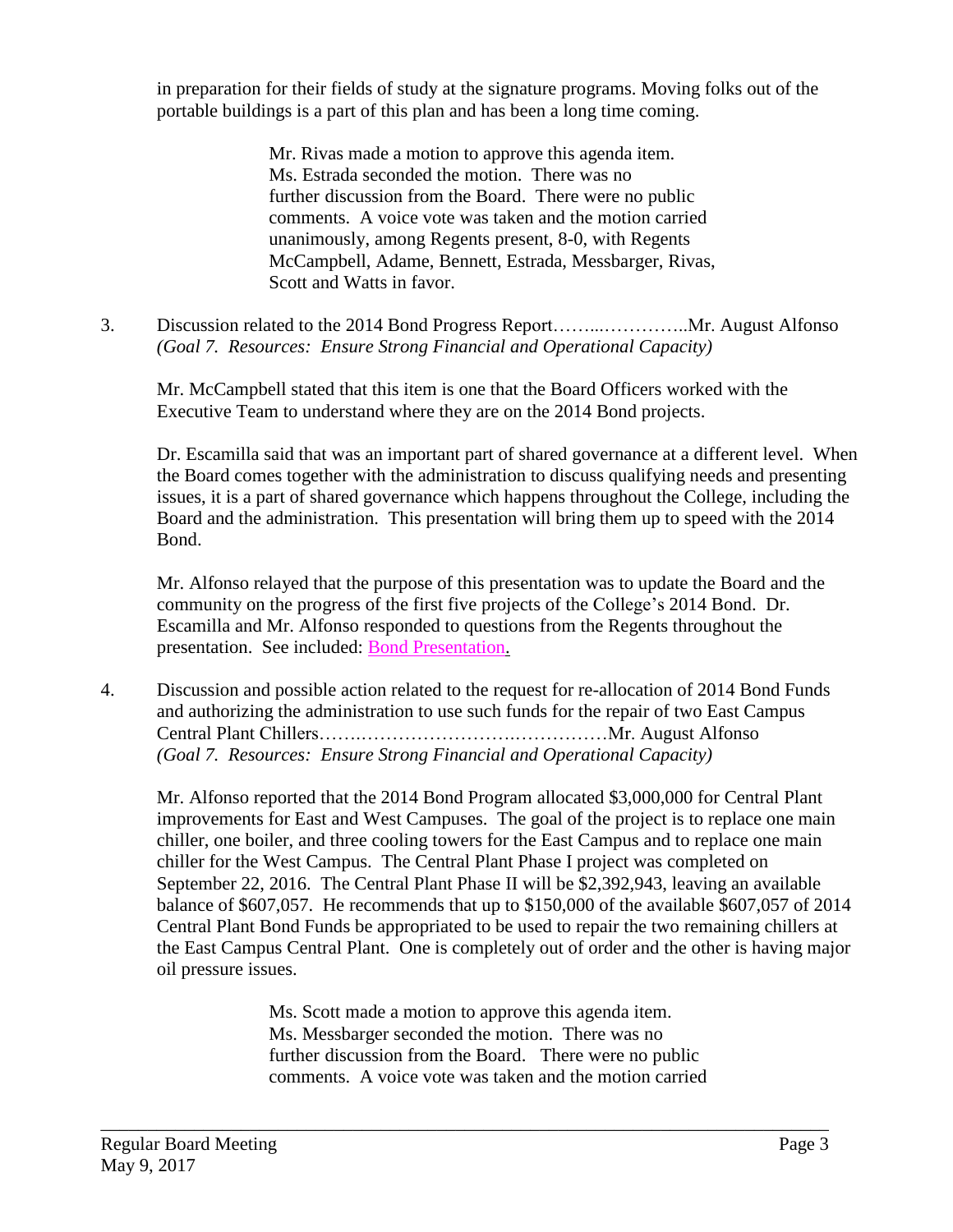unanimously, amongst Regents present, with Regents McCampbell, Adame, Bennett, Estrada, Messbarger, Rivas, Scott and Watts in favor.

The Chair announced that the Board was going into Closed Session as follows:

## 5. CLOSED SESSION pursuant to:

A. **TEX. GOV'T. CODE § 551.074(a)(1)**: (Personnel Matters), regarding the employment, evaluation, reassignment, duties, discipline, or dismissal of a public officer or employee; including 1.) Annual evaluation of College President and 2.) Annual Board Self-evaluation with possible discussion and action in open session.

### **The Board went into Closed Session during a working lunch at 11:48 a.m.**

### **The Board reconvened in Open Session at 1:08 p.m.**

### RECOGNITIONS:

#### **Students and Staff:**

• Introduction of Viking Mascot……….....................Dr. Rito Silva and Ms. Claudia Jackson *(Goal 2. Student Access and Support Services: Maximize Affordable Access and Excellence in Student Services)*

Ms. Jackson reported that in 2012 they began to look at bringing the College the modern version of the Del Mar College Viking. They have spent considerable time and research, working with current students, former students, alumni and future students to discuss having a spirit symbol and mascot. After Dr. Rito Silva joined the College, they were able to bring the mascot to the next level. They built the story of the Del Mar College Viking, his attributes, likes and dislikes.

Dr. Silva stated that it was an interesting journey and experience and they are really thrilled with the final product. The focus group helped them guide the Viking, and when they were almost done with the product they went back to another focus group comprised of alumni, faculty, students, and staff to ask if this was the vision they had. He thanked the committee who worked hard to make this happen, including Beverly Cage, Claudia Jackson and her staff, Melinda Eddelman and Jay Knioum. This Fall they will have a naming contest for the Viking Mascot. Dr. Silva introduced the Viking Mascot.

Dr. Escamilla thanked the committee and College for coming together and making this happen. The Viking Mascot will serve in both recruitment and outreach. It is about marketing, branding and reaching out to folks and really taking the Del Mar College name and brand to them, letting them know there is a place for them here at the College. Even though this is something fun, it is a serious marketing strategy.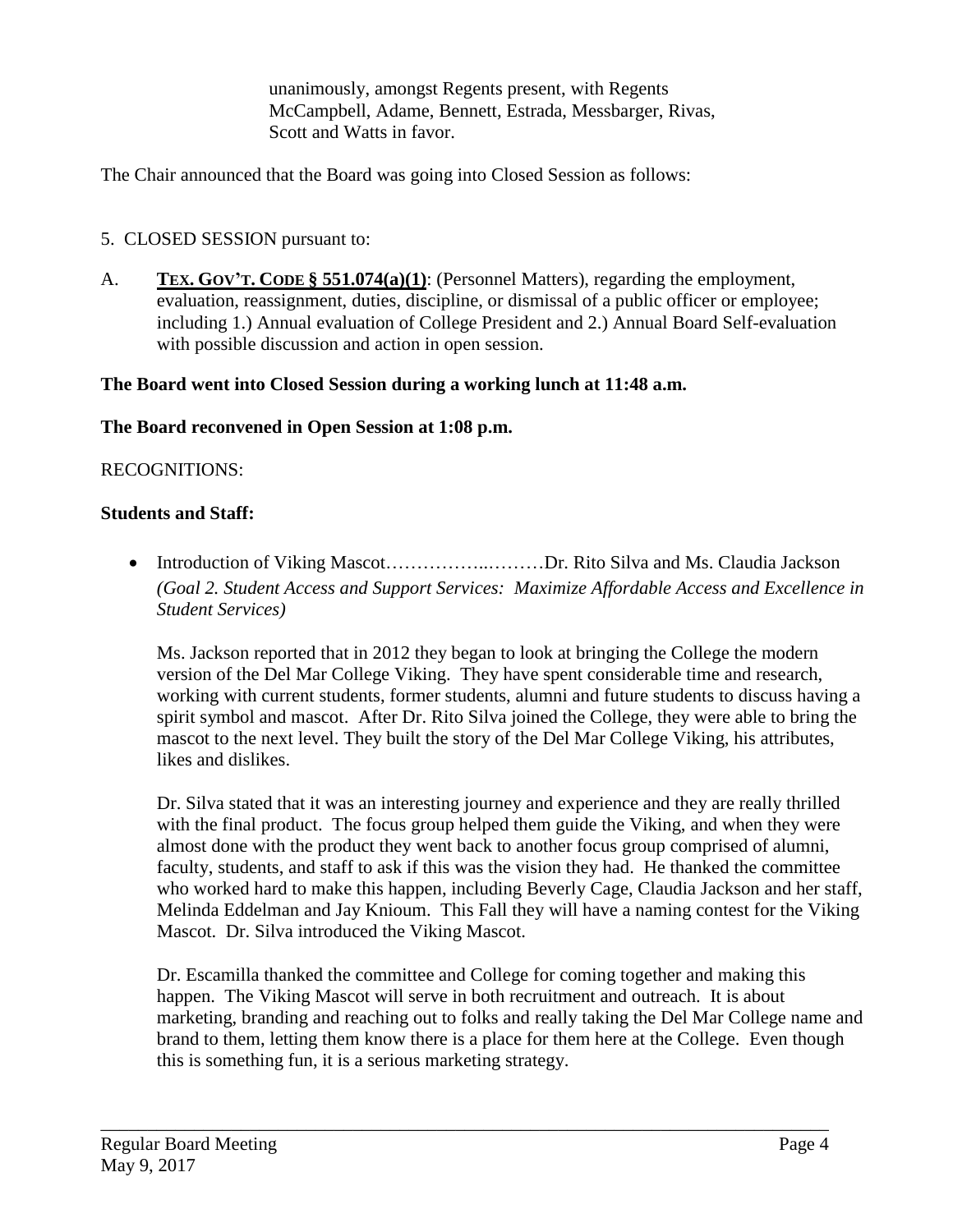### **Special Recognition:**

 Dr. Nicholas Adame, Corpus Christi's Bar Association's 2017 Liberty Bell Award recipient *(Goal 3. Professional Initiatives: Provide Innovative, Relevant, and Meaningful Opportunities)*

Mr. Rivera was honored to report this accolade which will be bestowed this afternoon. Every year the Corpus Christi Bar Association in conjunction with Law Day gives out several awards, most go to lawyers but one goes to a non-lawyer, the Liberty Bell Award. The Liberty Bell Award recognizes an outstanding non-lawyer who has made selfless contributions to our community and strengthened the effectiveness of the American system of justice by instilling a better understanding and appreciation of the law. The award recognizes community services and provides a better understanding of our democratic form of government, especially the Bill of Rights, encourages greater respect for the law and the courts, stimulates a deeper sense of individual responsibility so that citizens understand their duties and rights, and instills a better understanding and appreciation of the law. The significance of the award is that it is given to a non-lawyer, who nevertheless has taken on the same responsibility that they share as lawyers and judges and that is maintaining faith in the democratic government and rule of law, a true citizen. This year's Liberty Bell Award honoree is Dr. Nick Adame.

Dr. Adame thanked Ms. Lenora Keas for her time spent with him discussing the Tejano Civil Rights Museum. The Tejano Civil Rights Museum is the first facility in the nation totally dedicated to a Tejano Civil Rights movement. He thanked individuals at Del Mar College, Texas A&M Kingsville, LULAC, and others in the community.

**Faculty**………………………………………………………………...……………..Dr. Beth Lewis

 Jennifer Jimenez, Instructor of Electronic Resources/Reference Librarian, selected for the highly competitive Texas Accelerated Library Leaders Institute, popularly known as TALL Texans Leadership Institute *(Goal 3. Professional Initiatives: Provide Innovative, Relevant, and Meaningful Opportunities)*

Dr. Lewis introduced Jennifer Jimenez, Instructor of Electronic Resources/Reference Librarian; today's honor is because the Texas Library Association, TLA, announced Jennifer for the highly competitive Texas Accelerated Library Leaders Institute, known as TALL Texans. The program has recognized the best of the rising Texas Library leaders for more than 20 years. The Institute provides advanced leadership in management education for midcareer librarians and library staff.

Ms. Jimenez stated that she is proud to be a member of the Texas Library Association, which has over 10,000 members. There were over 200 that apply to the TALL Texan Institute yearly and only 20 are accepted. She is excited to bring the leadership skills learned there back to the College.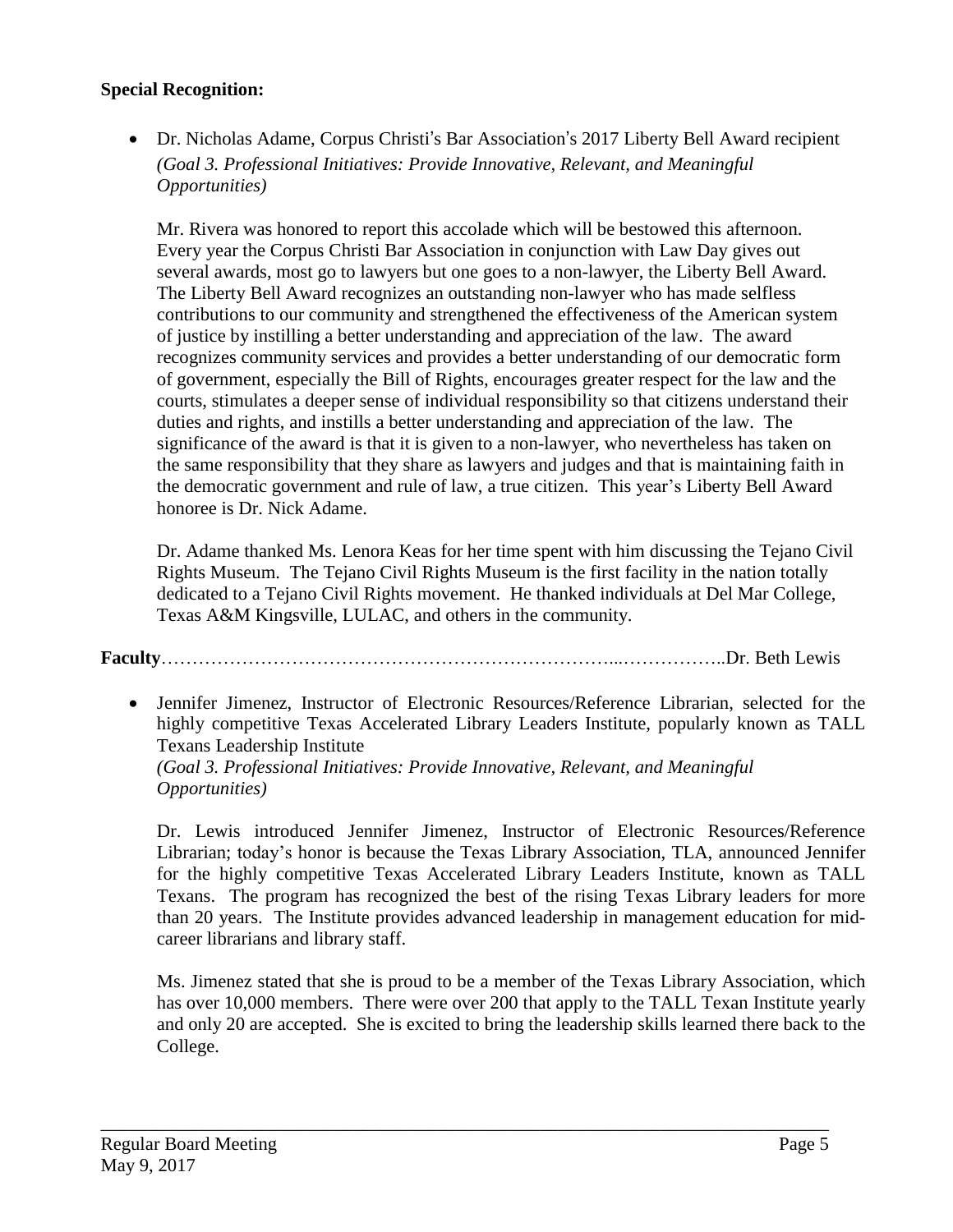EMS Program - Paramedic awarded Accreditation by the Commission on Accreditation of Allied Health Education Programs (CoAEMSP)

*(Goal 1. Student Learning Success: Ensure Exceptional Educational Opportunities for All Students)*

Dr. Lewis asked the EMS staff to join her at the podium. The Emergency Medical Services Paramedic Program was awarded program accreditation by the Commission on Accreditation of Allied Health Education Programs. The initial accreditation began on March 17, 2017 and continues through March 31, 2022. The program submitted an extensive application and demonstrated compliance with the nationally established accreditation standards for the program. She reported that it is a huge deal because most EMS Programs are not accredited and for the College to have an accredited program is a big deal.

Ms. Melissa Stuive thanked the College for backing them and helping them out as they went through this process; it is a huge milestone for EMS and there will be big changes.

Mr. McCampbell said they are proud of the EMS Program, and now even more so with the accreditation.

# STAFF REPORTS:

 Legislative Update………………………………………………….Ms. Claudia Jackson *(Goal 5. Advocacy: Advance the College Mission Through Effective Governance and Positioning)*

Ms. Jackson provided the legislative tracking report via email to the Board prior to the Board Meeting via email. Since the last Board Meeting Dr. Escamilla has made several trips to the Capitol working on key priority issues, including community college funding proposals, HB 2994 which will secure the funding to reimburse the College for 16 and 17 year olds taking workforce certifications, and additional bills they are keeping up with that could impact the College.

Ms. Scott added that she has been participating via teleconference with CCATT weekly, and they have been a very active team. She applauded Dr. Escamilla and Claudia Jackson for being so actively engaged.

## BOARD NOTIFICATION:

 "A" Policy Revision A.7.17, Del Mar College Developmental Education Plan *(Goal 1. Student Learning Success: Ensure Exceptional Educational Opportunities for All Students)*

Mr. McCampbell reported that this item is a board notification for a policy revision for Policy A.7.17.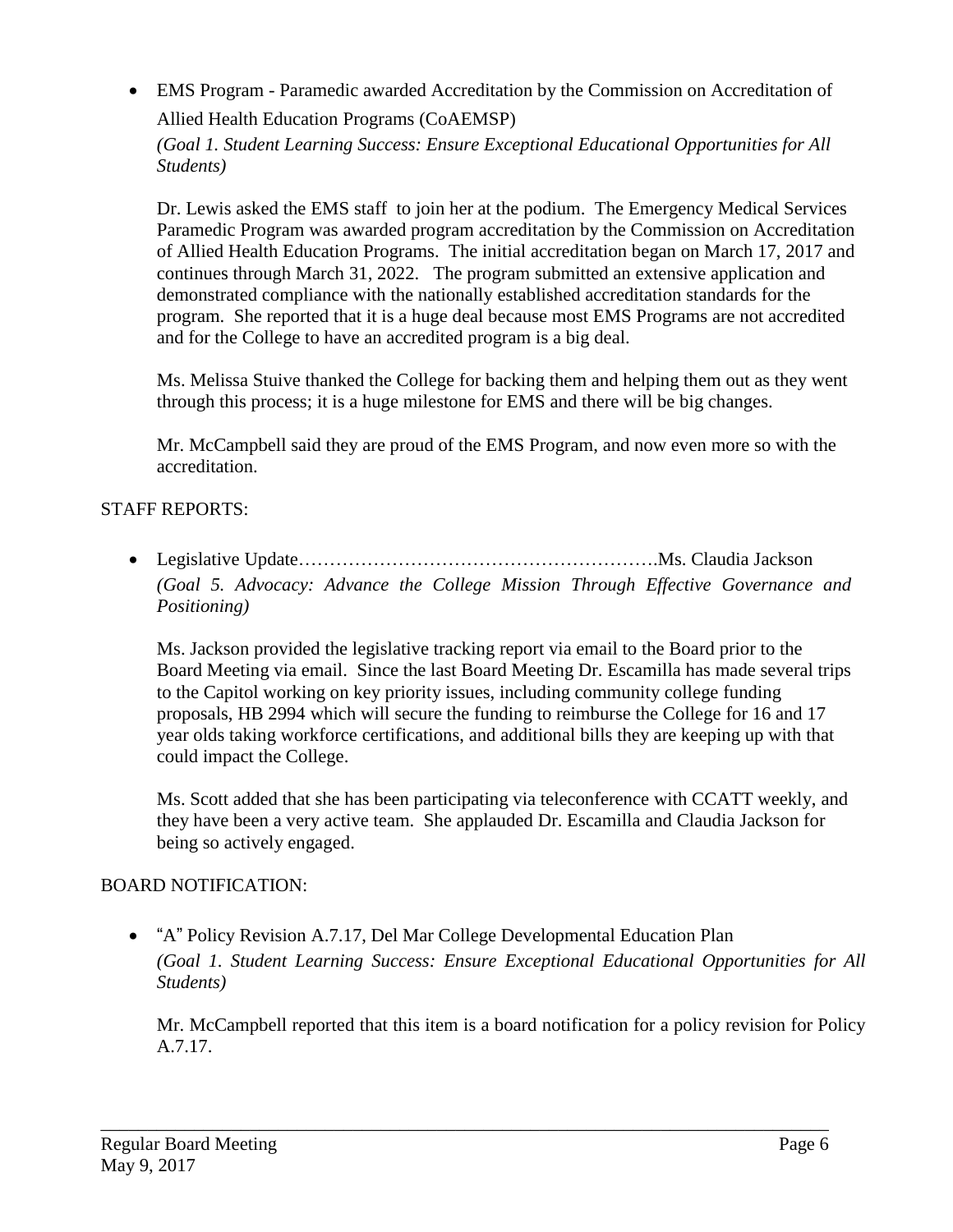Dr. Lewis indicated that the only reason this policy is being changed is because SAT changed their scores.

COLLEGE PRESIDENT'S REPORT…………………………………...……Dr. Mark Escamilla

# • March 30, 2017, Bernie's Crawfish Boil

*(Goal 5. Advocacy: Advance the College Mission Through Effective Governance and Positioning)*

Dr. Escamilla reported that on March  $30<sup>th</sup>$  the College held their annual Bernie's Crawfish Boil. He thanked the Development staff and all the volunteers, Bernard Paulson, Board of Trustees, and friends out in the community that came together for this fundraiser/party that netted \$100,000.

• April 13, 2017, TACC Executive Committee Meeting *(Goal 5. Advocacy: Advance the College Mission Through Effective Governance and Positioning)*

On April 13<sup>th</sup> Dr. Escamilla attended the Texas Association of Community College's Executive Committee; he remains on the Executive Committee and during the Legislative Session, he is glad to be there. Hearing all the things going on and being a part of the leadership development group for the president's association is an honor.

• April 18, 2017, Student Panel Discussion, Campus Carry *(Goal 2. Student Access and Support Services: Maximize Affordable Access and Excellence in Student Services)*

The College held a Student Panel Discussion on Campus Carry. It was initiated by one of the College's students, Natalie Murphy, Foghorn Editor. Dr. Escamilla along with General Counsel Rivera, Lauren White, Capt. Billy Breedlove with CCPD, Dr. Beth Lewis, and Dr. Tracie Rodriguez, principal of Collegiate High School, served on this panel at Wolfe Recital Hall. It was live and active on social media and they answered many important questions.

• April 21-24, 2017, AACC Annual Convention, New Orleans *(Goal 6. Partnerships: Expand Opportunities for Mutually-Beneficial Alliances)*

Dr. Escamilla and a few members from the Executive Committee attended the American Association of Community Colleges Annual Convention in New Orleans. That is primarily for administrators and CEO's and he is so grateful for the team members that attended because much exposure of the College and for the College was gained as a result.

• April 26-27, 2017, Meetings with TACC Executive Committee & Legislators *(Goal 5. Advocacy: Advance the College Mission Through Effective Governance and Positioning)*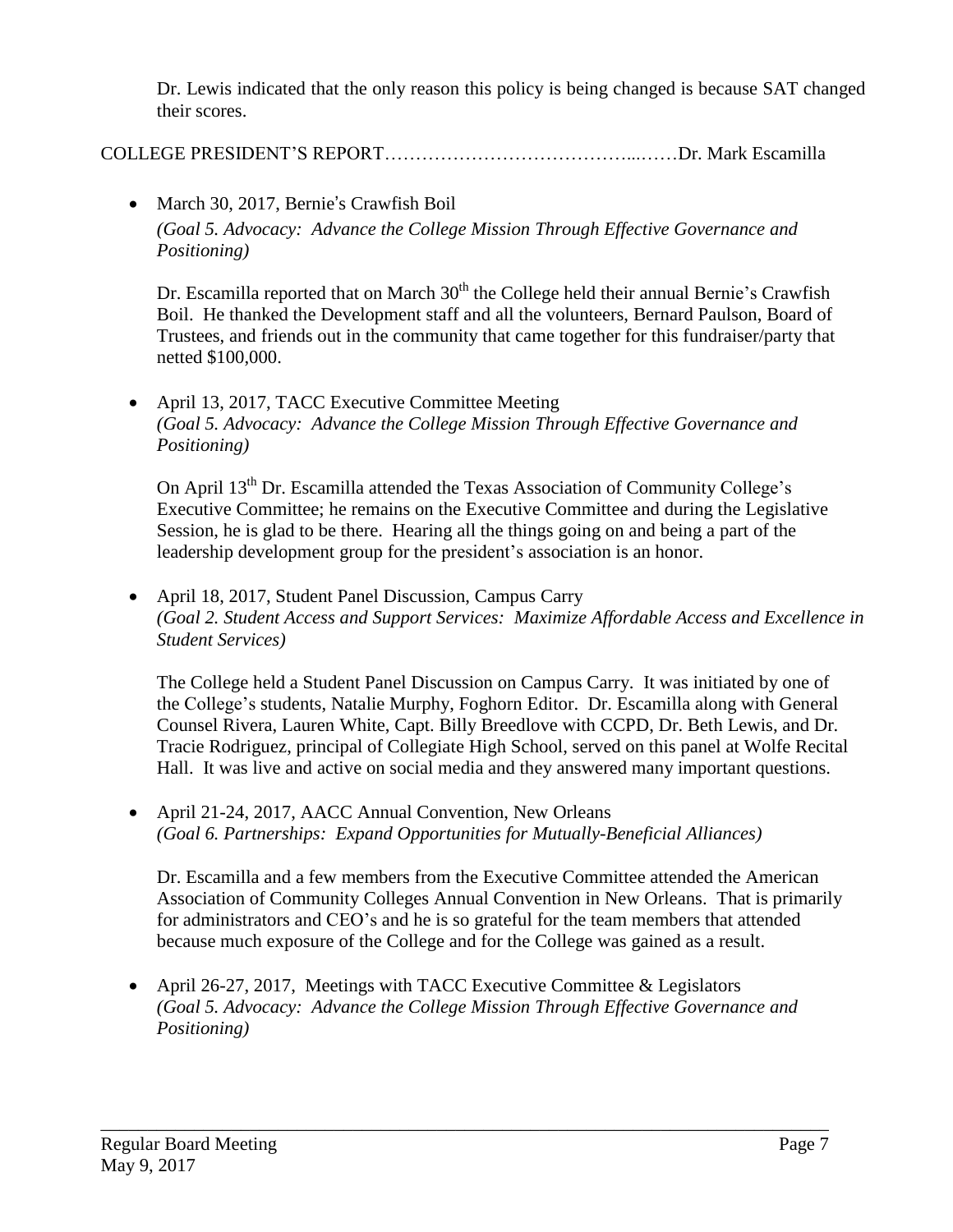On April  $26<sup>th</sup>$  and  $27<sup>th</sup>$  there were also meetings with the Texas Association of Community Colleges Executive Committee and Legislative Committee. They continue to meet on a regular basis while the legislature is in session; it has taken a good amount of time but is so well worth it.

 May 2, 2017, Ribbon Cutting for Alice Off-Campus Center for GED/ESOL TWC Grant *(Goal 2. Student Access and Support Services: Maximize Affordable Access and Excellence in Student Services)*

Dr. Escamilla stated that the GED Program has a different service area through the Texas Workforce Commission and it serves a 12 county service area. Del Mar College serves four and a half counties but the GED Grant overlaps into other areas, other community college service areas for credit and community college instruction. The GED Program continues to be a critical piece of their instructional arm here at the College and they have established themselves in a vacated Armory. Dr. Escamilla introduced Ms. Lenora Keas and Dr. Leonard Rivera to provide further details of the Alice Off-Campus Center for GED/ESOL and the TWC Grant.

### PENDING BUSINESS:

Status Report on Requested Information *(Goal 5. Advocacy: Advance the College Mission Through Effective Governance and Positioning)*

## CONSENT AGENDA

### Notice to the Public

*The following items are of a routine or administrative nature. The Board of Regents has been furnished with background and support material on each item, and/or it has been discussed at a previous meeting. All items will be acted upon by one vote without being discussed separately unless requested by a Board member or a citizen, in which event the item(s) will immediately be withdrawn for individual consideration in their normal sequence after the items not requiring separate discussion have been acted upon. The remaining items will be adopted by one vote.*

### CONSENT MOTIONS:

*(At this point the Board will vote on all motions not removed for individual consideration.)*

## ITEMS FOR DISCUSSION AND POSSIBLE ACTION:

6. Approval of Minutes: Regular Board Meeting, April 11, 2017 *(Goal 5. Advocacy: Advance the College Mission Through Effective Governance and Positioning)*

- 7. Acceptance of Investments for April 2017 *(Goal 7. Resources: Ensure Strong Financial and Operational Capacity)*
- 8. Acceptance of Financial Statement for March 2017 *(Goal 7. Resources: Ensure Strong Financial and Operational Capacity)*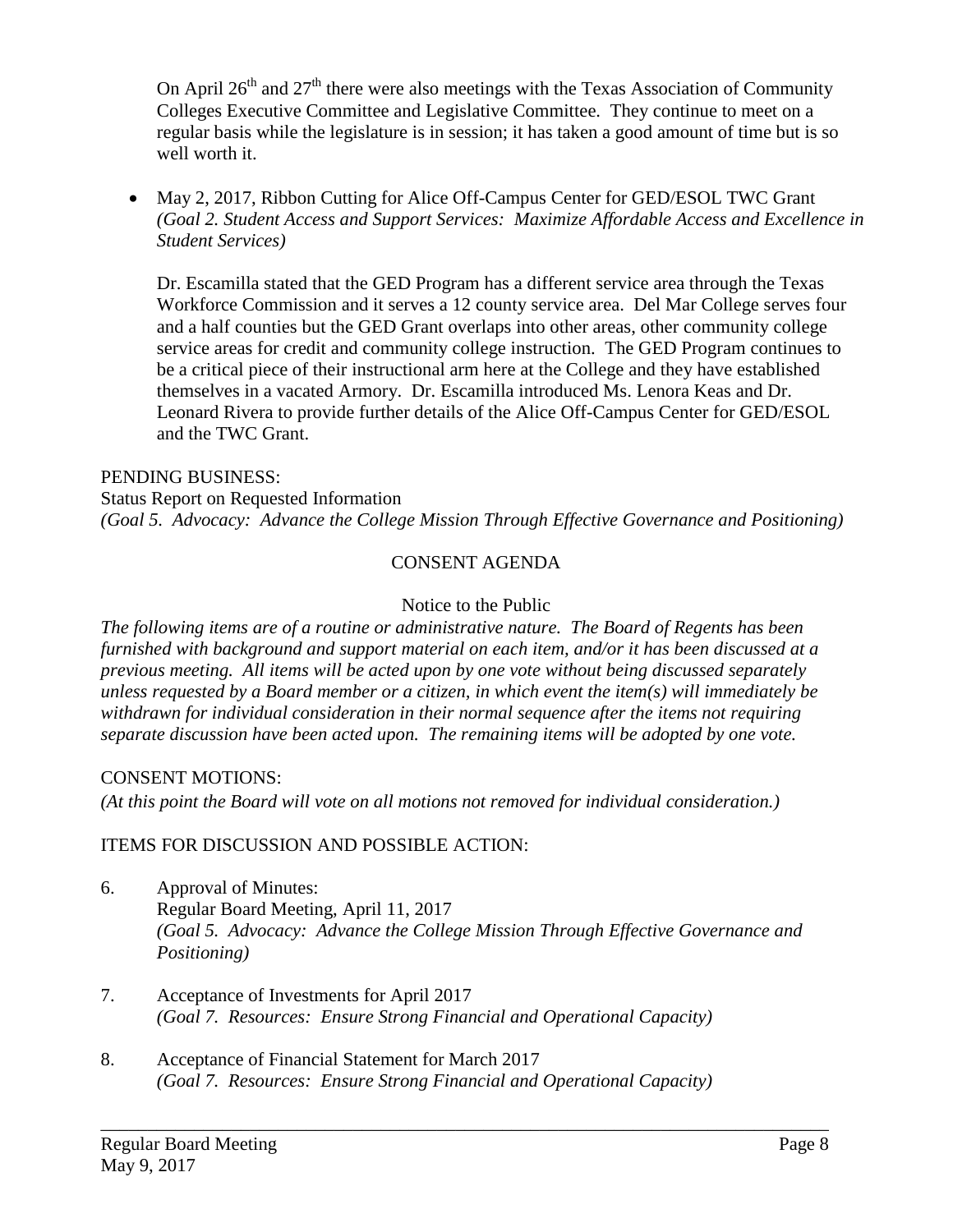Ms. Estrada made a motion to approve the consent agenda items. Ms. Messbarger seconded the motion. There was no further discussion from the Board. There were no public comments. A voice vote was taken and the motion carried unanimously, amongst Regents present, 8-0, with Regents McCampbell, Adame, Bennett, Estrada, Messbarger, Rivas, Scott, and Watts in favor.

# REGULAR AGENDA

9. Discussion and adoption of new policy B10.1 Carrying Handguns on Campus by License Holder……………………………………………...…………..………Dr. Mark Escamilla *(Goal 2. Student Access and Support Services: Maximize Affordable Access and Excellence in Student Services)*

Dr. Escamilla invited the team to the podium. He reminded the Regents that in the 84th Legislative Session, Senate Bill 4 was passed that allowed carrying handguns on campus by license holder for community colleges. In the Fall of 2016 universities deployed their policies to provide for this. In October 2015 the College held a College-wide meeting, and there has been a sequence of events as they have been preparing for the implementation of a policy undergirded by this law. It is law and his responsibility as President to make sure a policy is in place, advertised, and well communicated to the College for all that step foot on any of the College's locations. It's an extremely serious set of circumstances, and a health and safety issue. He thanked the Campus Carry Policy Development Committee, Chairs, Dr. Lewis, Tammy McDonald, and General Counsel Augustin Rivera for leading the charge in conjunction with his office to formulate the policy that they are presenting today for the Board's consideration. He added that their policy has to evolve by the very nature of construction and evolution of their campus, they will try to understand and anticipate how the evolution of this policy will take place as the buildings are leveled, renovated, and newly constructed over the next several years and how that policy melds with that change in the College's physical facilities. This policy has been vetted throughout the College with all facets of employees and students; all groups who step foot on this campus have been represented. This is a kick-off point and there will be more information as they move ahead.

Dr. Lewis, Ms. McDonald and Augustin Rivera, Jr. presented the following to the Board. See included: Board Policy B10.1 [Presentation.](http://www.delmar.edu/WorkArea/DownloadAsset.aspx?id=2147485688)

They answered the Board's questions during their presentation and there was much interaction and discussion relating to the proposed policy.

\_\_\_\_\_\_\_\_\_\_\_\_\_\_\_\_\_\_\_\_\_\_\_\_\_\_\_\_\_\_\_\_\_\_\_\_\_\_\_\_\_\_\_\_\_\_\_\_\_\_\_\_\_\_\_\_\_\_\_\_\_\_\_\_\_\_\_\_\_\_\_\_\_\_\_\_\_\_

Mr. McCampbell asked about the communication and PR effort if the policy is approved.

Dr. Escamilla said there are two reasons why this was brought to the Board today and did not wait for the legislative session to conclude, one being that this is the last Board Meeting of the semester and many of the faculty are still on campus, and the second reason is that they will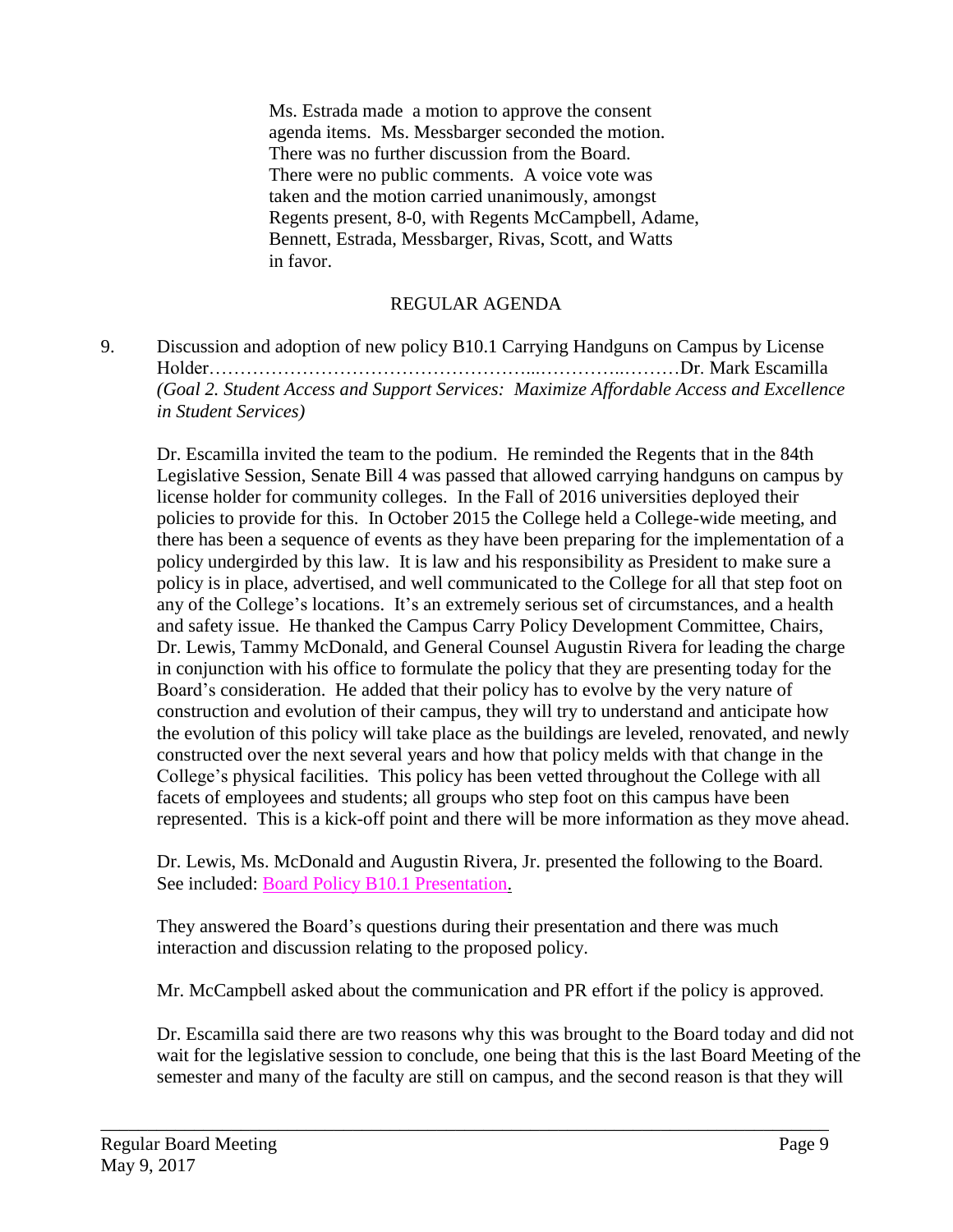use the upcoming months to produce as much signage as possible, and market and message this important law and policy/procedures.

Mr. McCampbell reminded the Regents that as a Board they need to vote a policy in whether it is something they like or not.

Ms. Scott stated that as Regents they have taken an oath to uphold the laws of the State of Texas and this is a law of the State of Texas and doesn't believe they have a choice but to adopt a policy that is as strict as they can make it and still comply with the law of the State of Texas which they have taken an oath of office to uphold even though she does not believe guns belong on a college campus. She asked if the College could track the cost of this unfunded mandate from the State of Texas.

> Ms. Scott made a motion to adopt the policy. Mr. Rivas seconded the motion but stated that the Board is on record opposing this law; the Board passed a resolution opposing it but it didn't work and now they have to abide by the law. Mr. Watts stated that he agrees with Ms. Scott. There was no further discussion from the Board.

Craig Brashears, Faculty Council Chair and member of the Campus Carry Committee, made a public comment, stating that they worked very hard on this, he echoed what was stated about the input from the various groups on campus and it was vetted and is very difficult to put aside personal opinion, they have a choice and do not have to pass a policy on it, the law does not require that, but by not passing a policy as discovered in their committee meetings, there are some community colleges who decided not to pass a policy and by default that means that every place on the campus would be open for concealed carry. By approving this policy that has been very well vetted, it is in the best interest of the College, their students, faculty and staff. He feels that what they put together is probably the safest option.

Mr. Rivera added that he wanted to echo what everyone said, he was privileged to work with a great group of folks from all around the campus including the students, he agrees 100% with what Dr. Lewis and Ms. McDonald have said, this was shared governance at its best, it was an emotional issue going into it, and it will continue to be an emotional issue but he is proud to be associated with it. It was a great team of people who took their job seriously and are following the law.

> There were no additional public comments. A roll-call vote was taken and the motion carried 7-0-1, with Regents McCampbell, Adame, Bennett, Estrada, Messbarger, Rivas, and Scott in favor; Regent Watts abstained.

Mr. McCampbell, Board Chair, rearranged the meeting, taking up Regular Agenda Item 11 next.

11. Discussion and possible action related to the approval of the Tuition and Fee Schedules for Continuing Education and Workforce Programs………….………….Ms. Lenora Keas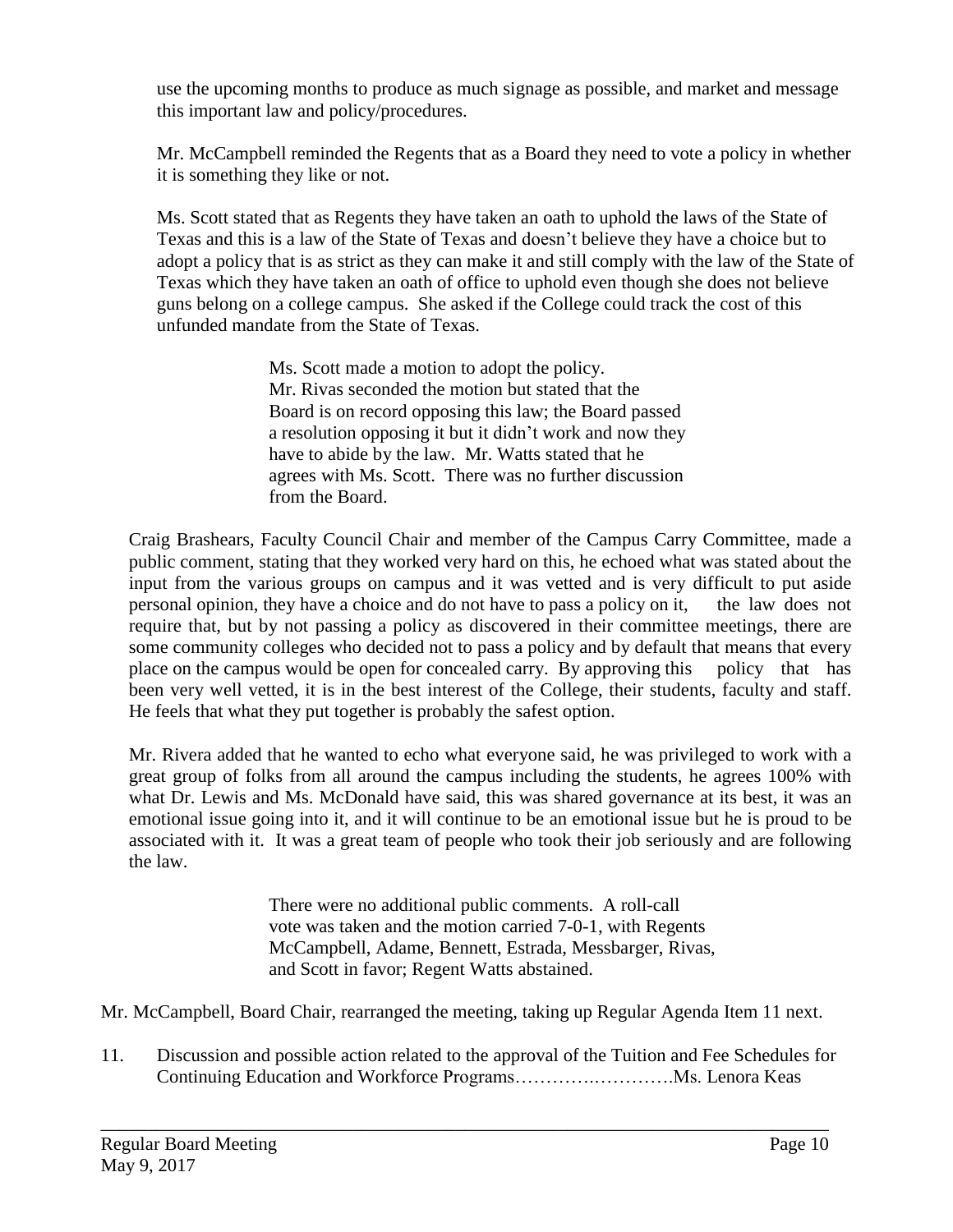Ms. Keas stated that her memo to the Board referred to the policy that the Board approved which into effect on February 14, 2017, which states that the Texas Higher Education Coordinating Board requires the governing board to set and approve the fee and tuition schedule for continuing education courses. The Board packet contains the proposed fees and tuition per course and for continuing education. If approved, these fees would go into effect in Fall 2017. The College provides these courses at a fair market value. Today's item is for the Board's review and approval of the schedule.

Dr. Escamilla and Ms. Keas responded to questions from the Regents.

Mr. Watts made a motion to approve the agenda item. Ms. Messbarger seconded the motion. There was no further discussion from the Board. There were no public comments. A voice vote was taken and the motion carried unanimously, amongst Regents present, 8-0, with Regents McCampbell, Adame, Bennett, Estrada, Messbarger, Rivas, Scott, and Watts in favor.

10. Discussion regarding Civitas update………………………………..…………Dr. Rito Silva *(Goal 4. Technology: Utilize Technology to Enhance Academic and Institutional Services and Processes)*

Dr. Silva provided an update and overview on the Civitas projects they are currently working on. He described several of the Civitas applications: Inspire, which tracks student performance and allows for early intervention; College Scheduler: assists the students in building a schedule; Degree Map: degree planning similar to dashboard, informing the students how far along they are in their degree plan and also provides information if they change their major; Illume: the program that Del Mar is currently using, it is an analytic predictive program, built on data that the College's students have done in the past. Dr. Silva provided a demonstration using Illume. Two programs they are currently utilizing from the Civitas data are the Nudge Campaign, emails encouraging registration, and Graduation Outreach; they contact students with 75% completion. Dr. Silva also described the College's future plans for Civitas.

Dr. Silva responded to questions from the Regents throughout his presentation.

Mr. Watts left the meeting prior to Regular Agenda Item 12.

12. Discussion and possible action on report of investigation into whether Regent Guy Watts violated any duties under specific statute or law, Board Bylaw or Board policy, including censure under Section 1.J, Board Bylaws and B2.1.4, College Policy and other appropriate action……..……………………...……………………….………Mr. Trey McCampbell *(Goal 5. Advocacy: Advance the College Mission Through Effective Governance and Positioning)*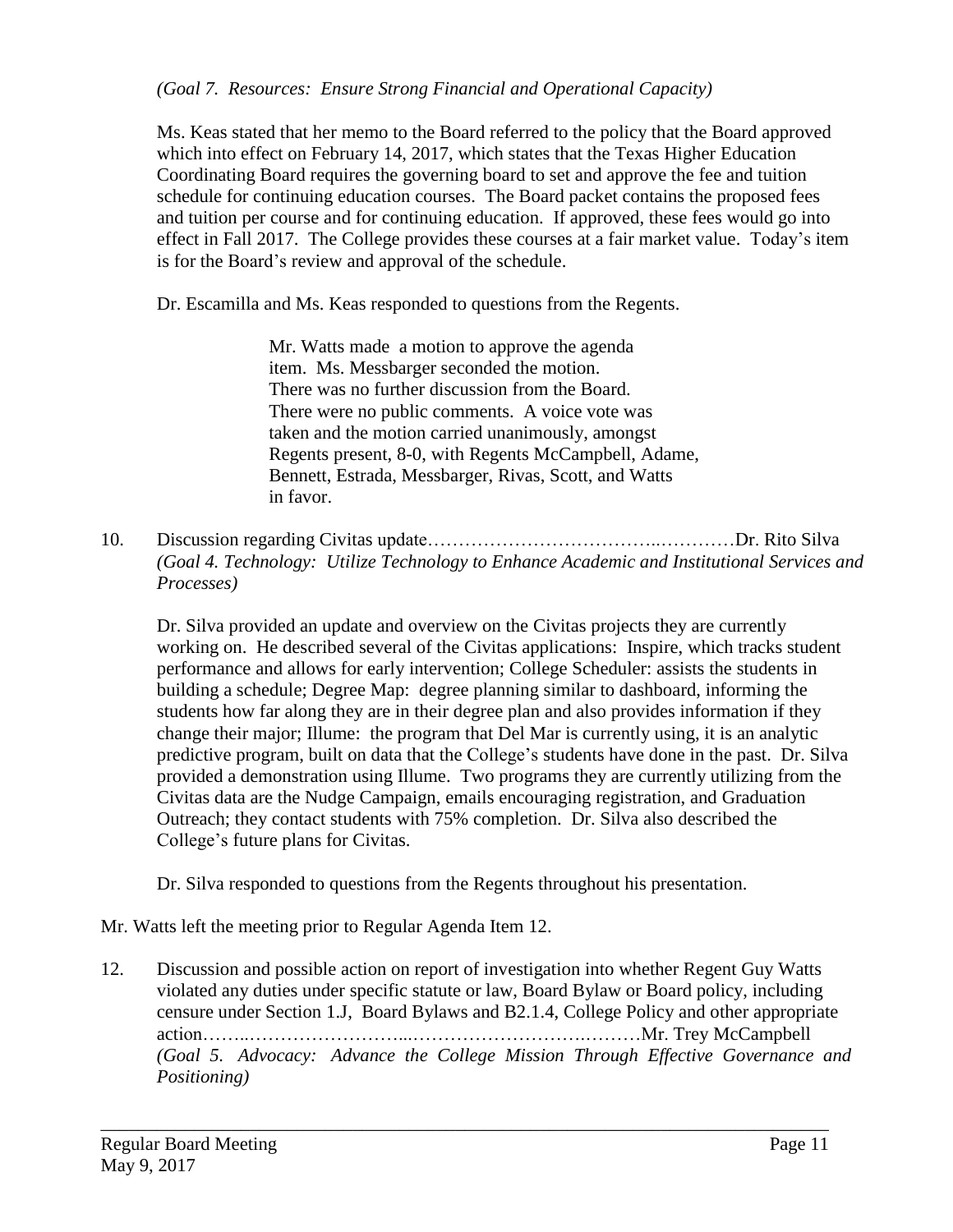Mr. Augustin Rivera handed out the Report of Investigation to each Regent and gave them a brief opportunity to review the report. Mr. Rivera stated that even though the report is lengthy, the Board has dealt with many of these issues before and it is not a matter that the Board takes lightly; it is the third time they have been compelled to initiate an investigation into conduct and activity by Mr. Watts.

Mr. Rivera reviewed the details and conclusions of the attached Report of Investigation with the Board. See included: Report of [Investigation.](http://www.delmar.edu/WorkArea/DownloadAsset.aspx?id=2147485687)

Mr. McCampbell read their Oath of Office "I will faithfully execute the duties of the office of Regent of the Del Mar College District of the State of Texas and will to the best of my ability preserve, protect, and defend the Constitution and the laws of the United States and of the State." On the first page of the Report of Investigation the first paragraph reads "The purpose of the investigation was to determine whether Regent Watts' actions violated provisions of the Board's Bylaws, Code of Ethics, College policies or other relevant law", Mr. McCampbell stated that he also violated his oath. He took a sworn oath of office at the beginning of his term that he would uphold the laws. Mr. McCampbell reminded the viewing audience that they have a responsibility under their accreditation agency, as a governing body, to self-regulate and hold themselves accountable under their bylaws, code of ethics, etc. When further instances come up, they have that responsibility to continue to regulate themselves; that is why this is an agenda item again.

Mr. Rivera added that one thing in common has come up in every one of these investigations, the Board gets calls from the community and questions from the public. It is not something that is happening in isolation, there is confusion, and that is the reason they agree to abide by these rules and communicate collectively as a Board so as to not create confusion. If they create confusion, then people make assumptions, and the Board and College lose credibility. For the sake of the public and community, to keep the record straight, that is another compelling reason why they need to continue to enforce their rules.

Mr. Rivera responded to questions from the Regents relating to the investigation. The Regents also provided input relating to this agenda item.

Mr. Rivera explained the Board's options: take no action, vote to repudiate his actions, or vote to censure Mr. Watts again for his conduct. He reminded the Board what they have done in the prior cases.

Dr. Escamilla stated that looking at the amount of time and resources spent on this negativity impacts other College business and presentation time. They do their best to give information to the public within reason, including the Regents and staff, but the burden on the resources and time that it takes away from this College is very burdensome.

> Dr. Adame moved that the Board accept the investigation report and direct Counsel to prepare an order of censure. Ms. Messbarger seconded the motion. There was no